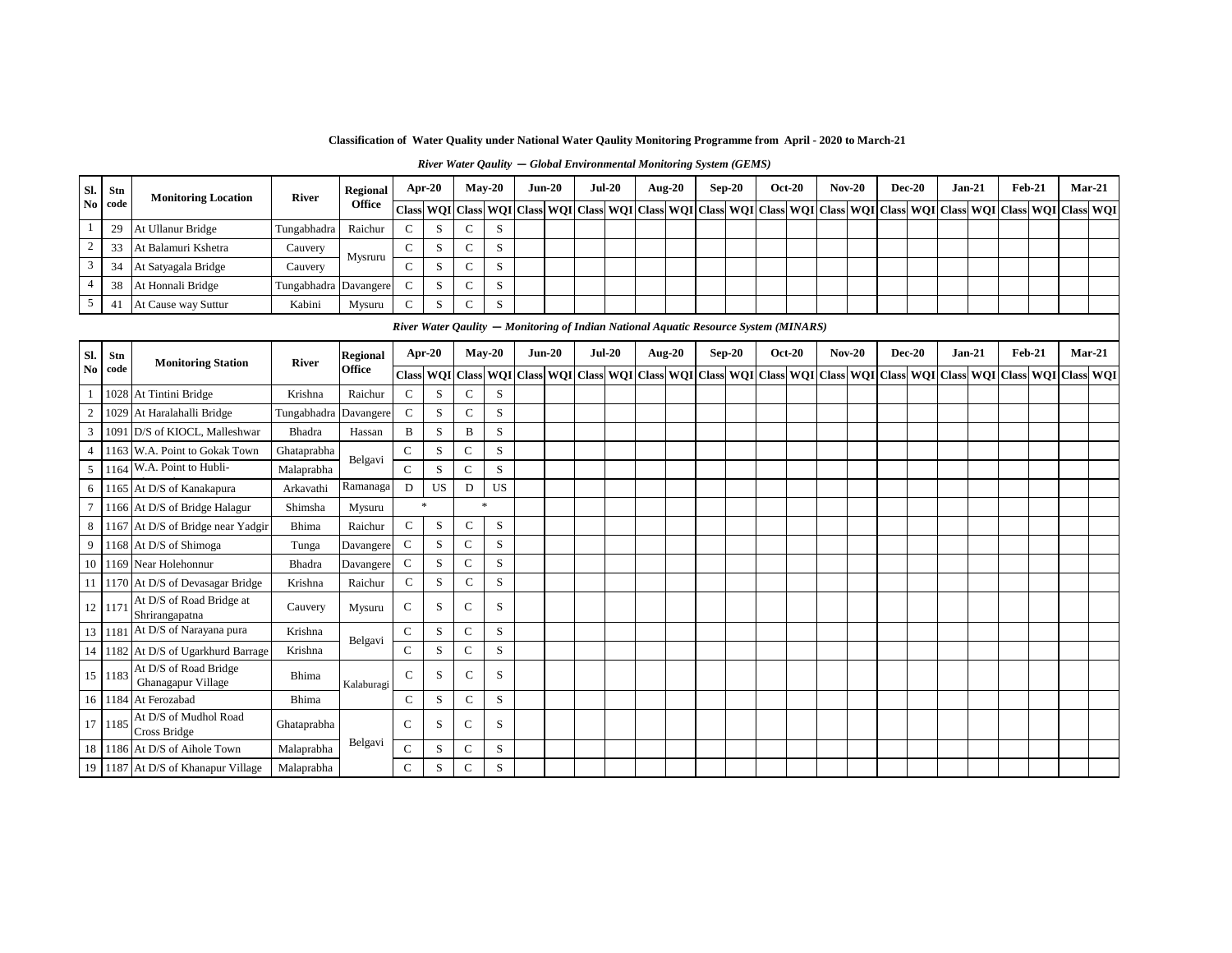| SI.            | Stn     | <b>Monitoring Station</b>                                                         | River              | <b>Regional</b> |               | Apr-20    |                        | $May-20$  | $Jun-20$ | <b>Jul-20</b> | Aug-20 | $Sep-20$ | <b>Oct-20</b>                                                                                                                     | $Nov-20$ | <b>Dec-20</b> | $Jan-21$ | <b>Feb-21</b> |                  | $Mar-21$ |
|----------------|---------|-----------------------------------------------------------------------------------|--------------------|-----------------|---------------|-----------|------------------------|-----------|----------|---------------|--------|----------|-----------------------------------------------------------------------------------------------------------------------------------|----------|---------------|----------|---------------|------------------|----------|
| N <sub>o</sub> | code    |                                                                                   |                    | <b>Office</b>   |               |           | <b>Class WQI</b> Class |           |          |               |        |          | WQI   Class   WQI   Class   WQI   Class   WQI   Class   WQI   Class   WQI   Class   WQI   Class   WQI   Class   WQI   Class   WQI |          |               |          |               | <b>Class WQI</b> |          |
| 20             |         | 1195 At Kushalnagar                                                               | Cauvery            |                 | B             | S         | B                      | S         |          |               |        |          |                                                                                                                                   |          |               |          |               |                  |          |
| 21             |         | 1196 D/S of Hunsur Town                                                           | Lakshman<br>Tirtha | Mysuru          |               | $\gg$     |                        | $\ast$    |          |               |        |          |                                                                                                                                   |          |               |          |               |                  |          |
| 22             | 1197    | At Saragur Village                                                                | Kabini             |                 | $\mathsf{C}$  | S         | $\mathsf{C}$           | S         |          |               |        |          |                                                                                                                                   |          |               |          |               |                  |          |
| 23             | 1198    | at Napoklu Bridge                                                                 | Cauvery            |                 | $\bf{B}$      | S         | $\, {\bf B}$           | S         |          |               |        |          |                                                                                                                                   |          |               |          |               |                  |          |
| 24             | 1199    | At D/S of Holenarasipura                                                          | Hemavathi          | Hassan          | $\mathcal{C}$ | S         | $\mathsf{C}$           | S         |          |               |        |          |                                                                                                                                   |          |               |          |               |                  |          |
| 25             |         | 1200 Near Yediyur on NH-47                                                        | Shimsha            | Tumakuru        | D             | <b>US</b> | D                      | <b>US</b> |          |               |        |          |                                                                                                                                   |          |               |          |               |                  |          |
| 26             |         | 1386 D/S of Karekura Village                                                      | Cauvery            | Mysuru          | $\mathbf C$   | S         | $\mathbf C$            | S         |          |               |        |          |                                                                                                                                   |          |               |          |               |                  |          |
| 27             |         | 1387 D/S of Bhadravathi City                                                      | Bhadra             | Davangere       | $\mathsf C$   | S         | $\mathsf C$            | S         |          |               |        |          |                                                                                                                                   |          |               |          |               |                  |          |
|                | 28 1444 | At D/S of West Coast Paper<br>Mills                                               | Kali               | Dharwad         | $\mathsf{C}$  | S         | $\mathsf{C}$           | S         |          |               |        |          |                                                                                                                                   |          |               |          |               |                  |          |
| 29             | 1445    | Kabini, W.A. Point at<br>KIADB, Nanjangud                                         | Kabini             | Mysuru          | $\mathbf C$   | S         | $\mathbf C$            | $\,$ S    |          |               |        |          |                                                                                                                                   |          |               |          |               |                  |          |
| 30             |         | 1446 Hebbala Valley near Mandya                                                   | Hebbala            |                 |               | $\gg$     |                        | $\ast$    |          |               |        |          |                                                                                                                                   |          |               |          |               |                  |          |
|                |         | Bhima River Confluence of<br>31 1888 Jewagri Town Sewage<br><b>Disposal Point</b> | Bhima              | Kalaburagi      | $\mathsf{C}$  | S         | $\mathbf C$            | $\,$ S    |          |               |        |          |                                                                                                                                   |          |               |          |               |                  |          |
| $32\,$         | 1889    | Ankali Bridge Along<br>Chikkodi Kagwad Road                                       | Krishna            | Belgavi         | $\mathsf{C}$  | S         | $\mathsf{C}$           | S         |          |               |        |          |                                                                                                                                   |          |               |          |               |                  |          |
|                | 33 189  | Manjra at D/S in Intake<br>point to Bidar City                                    | Manjra             | Bidar           |               | $\ast$    |                        | $\ast$    |          |               |        |          |                                                                                                                                   |          |               |          |               |                  |          |
|                |         | Netravathi U/S of Dharma<br>34 1892 Stala at Water Supply<br>Intake point         | Netravathi         | Mangaluru       | B             | S         | B                      | S         |          |               |        |          |                                                                                                                                   |          |               |          |               |                  |          |
| 35             | 1893    | Yagachi River Near Pumping<br><b>Stations Hassan City</b>                         | Yagachi            | Hassan          | $\mathsf{C}$  | S         | $\mathsf{C}$           | S         |          |               |        |          |                                                                                                                                   |          |               |          |               |                  |          |
|                |         | U/S Uppinagady Town<br>36 1894 Before Confluence with<br>river Nethravathi        | Kumara<br>Dhara    | Mangaluru       | B             | S         | B                      | S         |          |               |        |          |                                                                                                                                   |          |               |          |               |                  |          |
|                | 37 1895 | Kagina D/S of Sewage<br>disposal point                                            | Kagina             | Kalaburagi      | $\mathsf{C}$  | S         | C                      | S         |          |               |        |          |                                                                                                                                   |          |               |          |               |                  |          |
|                | 38 1896 | Confluence point of Tunga<br>and Bhadra at Kudli                                  | Tunga-<br>Bhadra   | Davangere       | $\mathsf{C}$  | S         | $\mathsf{C}$           | S         |          |               |        |          |                                                                                                                                   |          |               |          |               |                  |          |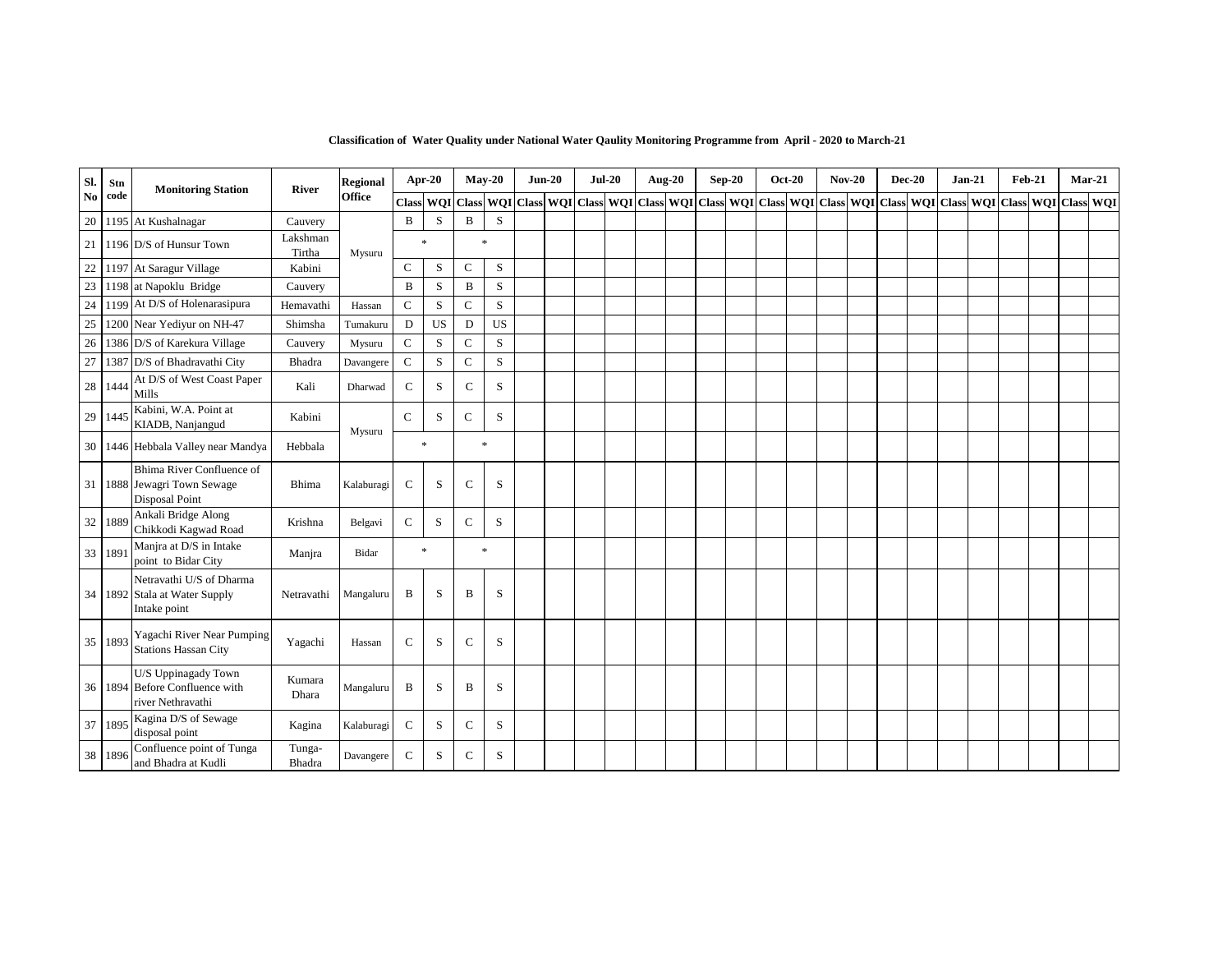| Sl.           | Stn  |                                                                    |                    | <b>Regional</b> |              | Apr-20      |               | $Mav-20$                                                                                                                                                   | $Jun-20$ | $Jul-20$ | <b>Aug-20</b> |  | $Sep-20$ | $Oct-20$ | $Nov-20$ | $Dec-20$ | $Jan-21$ | <b>Feb-21</b> | $Mar-21$ |  |
|---------------|------|--------------------------------------------------------------------|--------------------|-----------------|--------------|-------------|---------------|------------------------------------------------------------------------------------------------------------------------------------------------------------|----------|----------|---------------|--|----------|----------|----------|----------|----------|---------------|----------|--|
| $\mathbf{No}$ | code | <b>Monitoring Station</b>                                          | River              | <b>Office</b>   |              |             |               | Class  WQI  Class  WQI  Class  WQI  Class  WQI  Class  WQI  Class  WQI  Class  WQI  Class  WQI  Class  WQI  Class  WQI  Class  WQI  Class  WQI  Class  WQI |          |          |               |  |          |          |          |          |          |               |          |  |
| 39            |      | 2763 Asangi Village                                                | Asangi nalla       | Belgavi         | $\mathsf{C}$ | S           | $\mathsf{C}$  | S                                                                                                                                                          |          |          |               |  |          |          |          |          |          |               |          |  |
| 40            |      | 2764 At Badami Bridge                                              | Malaprabha         |                 | $\mathsf{C}$ | S           | $\mathsf{C}$  | S                                                                                                                                                          |          |          |               |  |          |          |          |          |          |               |          |  |
| 41            |      | 2765 U/S of MPM                                                    | Bhadra             |                 | $\mathsf{C}$ | S           | $\mathbf C$   | ${\bf S}$                                                                                                                                                  |          |          |               |  |          |          |          |          |          |               |          |  |
| 42            |      | 2766 At New Bridge                                                 | Tungabhadra        |                 | $\mathsf{C}$ | S           | $\mathsf{C}$  | S                                                                                                                                                          |          |          |               |  |          |          |          |          |          |               |          |  |
| 43            |      | 2767 U/S of HPF Old Bridge                                         | Tungabhadra        |                 | $\mathsf{C}$ | S           | $\mathsf{C}$  | S                                                                                                                                                          |          |          |               |  |          |          |          |          |          |               |          |  |
| 44            |      | 2768 $D/S$ of HPF                                                  | Tungabhadra        | Davangere       | $\mathsf{C}$ | S           | $\mathsf{C}$  | S                                                                                                                                                          |          |          |               |  |          |          |          |          |          |               |          |  |
| 45            |      | 2769 At Jack Well Point                                            | Tungabhadra        |                 | $\mathsf{C}$ | S           | $\mathbf C$   | S                                                                                                                                                          |          |          |               |  |          |          |          |          |          |               |          |  |
| 46            | 2770 | At Harihar Water Supply<br>Intake                                  | Tungabhadra        |                 | C            | S           | C             | S                                                                                                                                                          |          |          |               |  |          |          |          |          |          |               |          |  |
| 47            |      | 2771 U/S of KIOCL                                                  | Bhadra             | Hassan          | $\, {\bf B}$ | S           | B             | S                                                                                                                                                          |          |          |               |  |          |          |          |          |          |               |          |  |
|               |      | 48 2772 D/S of Kattemalavadi                                       | Lakshman<br>Tirtha | Mysuru          |              | $\ast$      |               | $\ast$                                                                                                                                                     |          |          |               |  |          |          |          |          |          |               |          |  |
| 49            |      | 2773 At Bannur Bridge                                              | Cauvery            |                 | $\mathbf C$  | S           | $\mathsf{C}$  | S                                                                                                                                                          |          |          |               |  |          |          |          |          |          |               |          |  |
| 50            |      | 2774 At Ranganathittu                                              | Cauvery            |                 | $\mathbf C$  | $\mathbf S$ | $\mathbf C$   | S                                                                                                                                                          |          |          |               |  |          |          |          |          |          |               |          |  |
| 51            | 2775 | At Bathing Ghat,<br>Nanjanagud                                     | Kabini             | Mysuru          | $\mathsf{C}$ | S           | C             | S                                                                                                                                                          |          |          |               |  |          |          |          |          |          |               |          |  |
| 52            |      | 2776 D/S of Gangawathi                                             | Tungabhadra        | Raichur         | $\mathsf{C}$ | S           | $\mathsf{C}$  | S                                                                                                                                                          |          |          |               |  |          |          |          |          |          |               |          |  |
| 53            | 2777 | At Shahabad Bridge                                                 | Kagina             |                 | $\mathsf{C}$ | S           | $\mathsf{C}$  | ${\bf S}$                                                                                                                                                  |          |          |               |  |          |          |          |          |          |               |          |  |
| 54            | 4499 | Benniothora dam<br>Kurkota village,                                |                    | Kalaburagi      | $\mathbf C$  | S           | $\mathcal{C}$ | S                                                                                                                                                          |          |          |               |  |          |          |          |          |          |               |          |  |
|               |      | Kagina river at D/S of<br>55 4500 bridge cum barrage,<br>Sadem Tq. |                    |                 | $\mathsf{C}$ | S           | $\mathbf C$   | S                                                                                                                                                          |          |          |               |  |          |          |          |          |          |               |          |  |
| 56            |      | 2780 U/S of WCPM, Dandeli                                          | Kali               | Dharwad         | $\mathsf{C}$ | S           | $\mathsf{C}$  | S                                                                                                                                                          |          |          |               |  |          |          |          |          |          |               |          |  |
| 57            |      | 2781 D/S of Alamatti Dam                                           | Krishna            | Belgavi         | $\mathbf C$  | S           | $\mathsf{C}$  | S                                                                                                                                                          |          |          |               |  |          |          |          |          |          |               |          |  |
| 58            | 3558 | Dodesugur bridge gaugung<br><b>Station</b>                         | Tungabhadra        | Raichur         | $\mathsf{C}$ | S           | $\mathcal{C}$ | S                                                                                                                                                          |          |          |               |  |          |          |          |          |          |               |          |  |
| 59            | 3562 | Thumbe water supply<br>station to Mangalore city                   | Nethravathi        | Mangaluru       | B            | S           | B             | S                                                                                                                                                          |          |          |               |  |          |          |          |          |          |               |          |  |
|               |      | 60 3563 U/s of Uppinangady town                                    | Nethravathi        |                 | $\mathbf C$  | S           | $\mathsf{C}$  | S                                                                                                                                                          |          |          |               |  |          |          |          |          |          |               |          |  |

**Classification of Water Quality under National Water Qaulity Monitoring Programme from April - 2020 to March-21**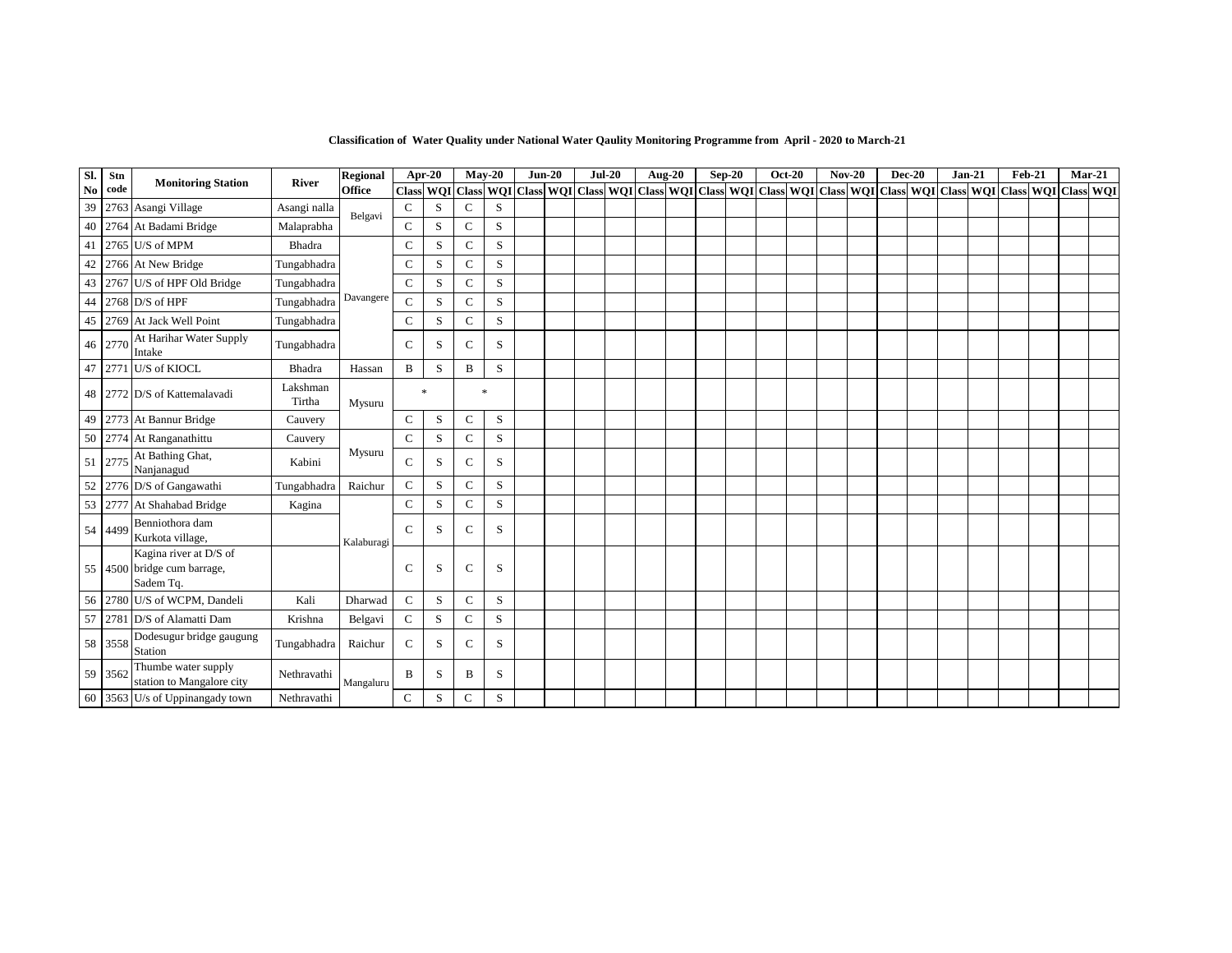| Sl.           | Stn     | <b>Monitoring Station</b>                                                      | River               | <b>Regional</b> |               | Apr-20       |              | $Mav-20$            | $Jun-20$ | $Jul-20$ |  | <b>Aug-20</b> | $Sep-20$ | <b>Oct-20</b> | <b>Nov-20</b> | <b>Dec-20</b> | $Jan-21$                                                                                                                                                                                                                     | <b>Feb-21</b> | $Mar-21$ |  |
|---------------|---------|--------------------------------------------------------------------------------|---------------------|-----------------|---------------|--------------|--------------|---------------------|----------|----------|--|---------------|----------|---------------|---------------|---------------|------------------------------------------------------------------------------------------------------------------------------------------------------------------------------------------------------------------------------|---------------|----------|--|
| $\mathbf{No}$ | code    |                                                                                |                     | <b>Office</b>   |               |              |              | Class WQI Class WQI |          |          |  |               |          |               |               |               | Class    WQI    Class    WQI    Class    WQI    Class    Class    WQI    Class    WQI    Class    WQI    Class    WQI    Class    WQI    Class    WQI    Class    WQI    Class    WQI    Class    WQI    Class    WQI    Cla |               |          |  |
| 61            |         | 3566 KRS Dam Mandya                                                            | Cauvery             |                 | $\mathcal{C}$ | S            | $\mathsf C$  | S                   |          |          |  |               |          |               |               |               |                                                                                                                                                                                                                              |               |          |  |
| 62            | 3567    | D/s Shimsha near Madduar                                                       | Shimsha             |                 |               | $\mathbf{x}$ |              | $\ast$              |          |          |  |               |          |               |               |               |                                                                                                                                                                                                                              |               |          |  |
| 63            | 3568    | Water supply intakepoint to<br>Srirangapatna town                              | Cauvery             |                 | $\mathsf{C}$  | S            | $\mathsf{C}$ | S                   |          |          |  |               |          |               |               |               |                                                                                                                                                                                                                              |               |          |  |
| 64            | 3569    | Water supply intake point to<br>Mandya town                                    | Cauvery             |                 | C             | S            | $\mathsf{C}$ | ${\bf S}$           |          |          |  |               |          |               |               |               |                                                                                                                                                                                                                              |               |          |  |
| 65            | 3570    | D/s of KR Nagar bridge                                                         | Cauvery             |                 | C             | S            | $\mathsf{C}$ | S                   |          |          |  |               |          |               |               |               |                                                                                                                                                                                                                              |               |          |  |
| 66            |         | 3571 U/s of KR Nagar                                                           | Cauvery             |                 | $\mathcal{C}$ | S            | $\mathsf{C}$ | S                   |          |          |  |               |          |               |               |               |                                                                                                                                                                                                                              |               |          |  |
| 67            | 357     | Water supply intake point to<br>Hunsur town                                    | Lakshman<br>Thirtha |                 |               | $\mathbf{z}$ |              | $\ast$              |          |          |  |               |          |               |               |               |                                                                                                                                                                                                                              |               |          |  |
| 68            |         | 3573 D/s of Kushalanagar town                                                  | Cauvery             |                 | B             | S            | B            | S                   |          |          |  |               |          |               |               |               |                                                                                                                                                                                                                              |               |          |  |
|               | 69 3574 | Water supply intake point to<br>Madikeri town (Kootehole)                      | Cauvery             |                 | B             | S            | B            | S                   |          |          |  |               |          |               |               |               |                                                                                                                                                                                                                              |               |          |  |
|               |         | U/s Intake point to<br>70 3575 Nanjanagud & Gundlupet<br>at Debur              | Kabini              | Mysuru          | $\mathsf{C}$  | S            | $\mathsf{C}$ | S                   |          |          |  |               |          |               |               |               |                                                                                                                                                                                                                              |               |          |  |
| 71            | 3576    | Water supply intake point to<br>Mysore pump house                              | Cauvery             |                 | C             | S            | $\mathsf{C}$ | S                   |          |          |  |               |          |               |               |               |                                                                                                                                                                                                                              |               |          |  |
| 72            | 3577    | Water supply intake point to<br>T. Narasipura                                  | Kabini              |                 | $\mathsf{C}$  | S            | $\mathsf{C}$ | S                   |          |          |  |               |          |               |               |               |                                                                                                                                                                                                                              |               |          |  |
|               |         | D/s of Cauvery Maddur<br>73 3578 water supply treatment plant<br>at @ Bachalli | Cauvery             |                 | $\mathsf{C}$  | S            | $\mathsf{C}$ | S                   |          |          |  |               |          |               |               |               |                                                                                                                                                                                                                              |               |          |  |
|               | 74 3579 | Water supply intake point at<br>Kollegala, Dasanapura                          | Cauvery             |                 | $\mathsf{C}$  | S            | $\mathsf{C}$ | S                   |          |          |  |               |          |               |               |               |                                                                                                                                                                                                                              |               |          |  |
|               | 75 3580 | Water supply intake point<br>to Malavalli                                      | Cauvery             |                 | $\mathbf C$   | S            | $\mathsf{C}$ | S                   |          |          |  |               |          |               |               |               |                                                                                                                                                                                                                              |               |          |  |
|               | 76 3581 | Water supply intake point at<br>Torekadanahalli                                | Cauvery             |                 | $\mathsf{C}$  | S            | $\mathbf C$  | S                   |          |          |  |               |          |               |               |               |                                                                                                                                                                                                                              |               |          |  |
| 77            | 4087    | NR Bridge, Ankola                                                              | Gangavali           |                 | $\mathsf{C}$  | S            | $\mathsf{C}$ | S                   |          |          |  |               |          |               |               |               |                                                                                                                                                                                                                              |               |          |  |
| 78            | 4088    | Aghanashini River                                                              | Aghanashini         |                 | $\mathsf{C}$  | S            | $\mathsf{C}$ | S                   |          |          |  |               |          |               |               |               |                                                                                                                                                                                                                              |               |          |  |
| 79            |         | 4089 Hadinabal Bridge                                                          | Gundabai            | Karwar          | $\mathbf C$   | S            | $\mathsf{C}$ | ${\bf S}$           |          |          |  |               |          |               |               |               |                                                                                                                                                                                                                              |               |          |  |
| 80            |         | 4090 NR Bridge, at Honnavara                                                   | Sharavathi          |                 | $\mathbf C$   | S            | $\mathsf{C}$ | S                   |          |          |  |               |          |               |               |               |                                                                                                                                                                                                                              |               |          |  |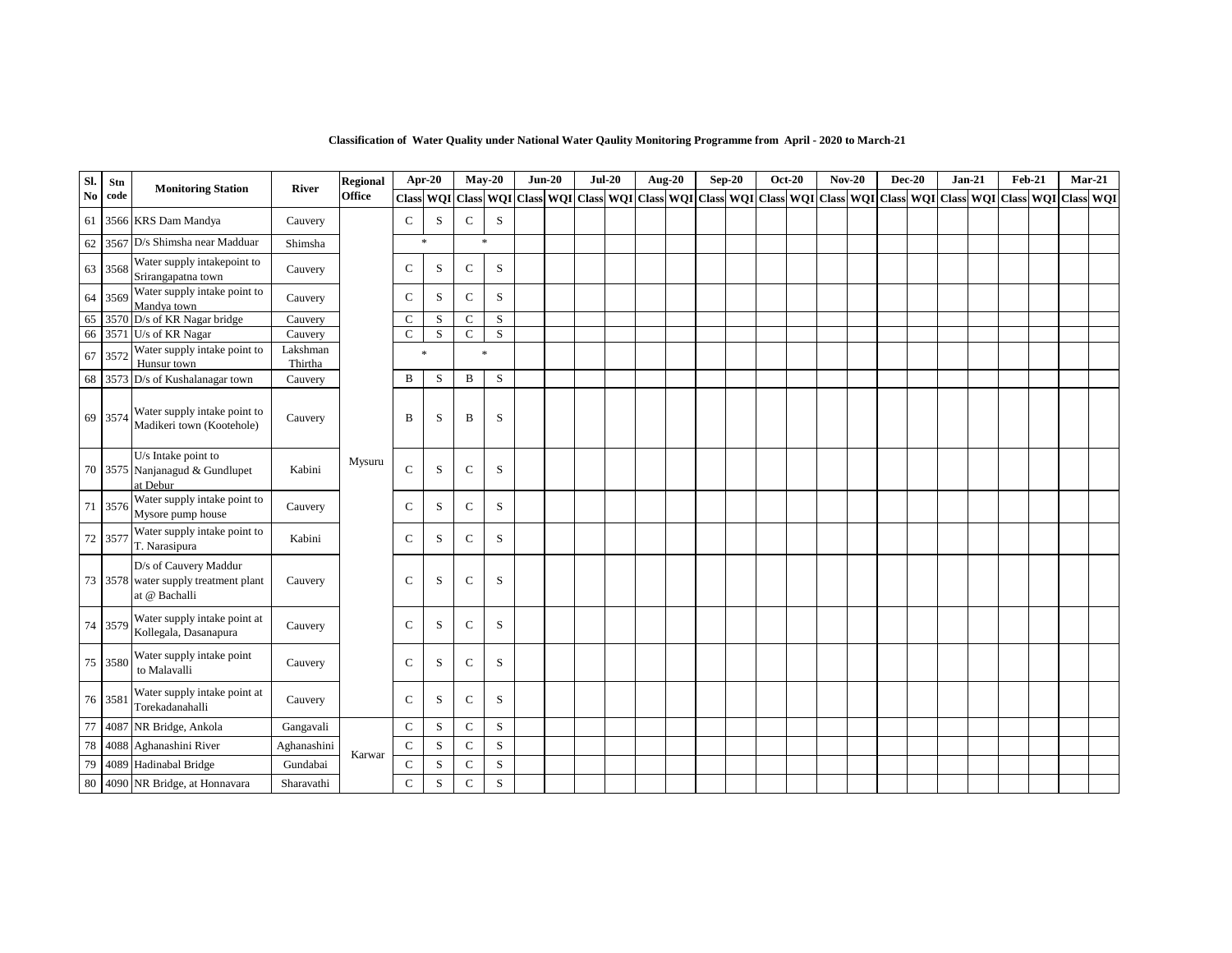| Sl. | Stn     | <b>Monitoring Station</b>                                                            | River                     | Regional      |               | <b>Apr-20</b>          |               | $May-20$  | $Jun-20$ | $Jul-20$                                                        | <b>Aug-20</b> |  | $Sep-20$ | <b>Oct-20</b> |              | $Nov-20$ | <b>Dec-20</b> | $Jan-21$                                    | <b>Feb-21</b> | $Mar-21$ |  |
|-----|---------|--------------------------------------------------------------------------------------|---------------------------|---------------|---------------|------------------------|---------------|-----------|----------|-----------------------------------------------------------------|---------------|--|----------|---------------|--------------|----------|---------------|---------------------------------------------|---------------|----------|--|
| No  | code    |                                                                                      |                           | <b>Office</b> |               | <b>Class WQI Class</b> |               |           |          | WQI Class WQI Class WQI Class WQI Class WQI Class WQI Class WQI |               |  |          |               | <b>Class</b> |          |               | WQI Class WQI Class WQI Class WQI Class WQI |               |          |  |
| 81  | 4091    | NR Kadivinakatte Dam                                                                 | Venkatpur                 |               | $\mathsf{C}$  | S                      | $\mathcal{C}$ | S         |          |                                                                 |               |  |          |               |              |          |               |                                             |               |          |  |
| 82  | 4496    | Aghanashini River<br>Marigadde(Sirsi)                                                |                           | Karwar        | $\mathsf{C}$  | S                      | $\mathsf{C}$  | S         |          |                                                                 |               |  |          |               |              |          |               |                                             |               |          |  |
| 83  |         | 4497 Kengre hole (Sirsi)                                                             | Aghanashini               |               | $\mathbf C$   | S                      | $\mathsf{C}$  | S         |          |                                                                 |               |  |          |               |              |          |               |                                             |               |          |  |
| 84  |         | 4498 Sanavalli Dam, Mungod                                                           |                           |               | $\mathbf C$   | S                      | ${\bf C}$     | ${\bf S}$ |          |                                                                 |               |  |          |               |              |          |               |                                             |               |          |  |
| 85  | 4098    | Rakkasakoppa Reservoir<br>Rakkasakoppa Vill Belagavi                                 | Rakkasakopp<br>Reservor   | Belgavi       | $\mathsf{C}$  | S                      | $\mathsf{C}$  | S         |          |                                                                 |               |  |          |               |              |          |               |                                             |               |          |  |
| 86  | 4099    | D/S Barachuki Falls<br>Sathegala                                                     | Cauvery                   |               | $\mathcal{C}$ | S                      | $\mathsf{C}$  | S         |          |                                                                 |               |  |          |               |              |          |               |                                             |               |          |  |
|     | 87 4100 | Attigullipura<br>Chamarajanagar                                                      | Suvaranvathi<br>Reservoir | Mysuru        | $\mathcal{C}$ | S                      | $\mathsf{C}$  | S         |          |                                                                 |               |  |          |               |              |          |               |                                             |               |          |  |
|     | 88 4101 | Gundal Kollegala Tq &<br>Chamarajanagar Dist                                         | Gundal<br>Reservoir       |               | B             | S                      | B             | S         |          |                                                                 |               |  |          |               |              |          |               |                                             |               |          |  |
|     | 89 4102 | D/S of cauvery at<br>Bhagamandala Bridge                                             | Cauvery                   |               | B             | S                      | B             | S         |          |                                                                 |               |  |          |               |              |          |               |                                             |               |          |  |
|     |         | D/S of Cauvery at Kanive<br>90 4103 Ramaligeswara Tempale<br>Bridge Kushalnagar      | Cauvery                   | Mysuru        | B             | S                      | B             | S         |          |                                                                 |               |  |          |               |              |          |               |                                             |               |          |  |
|     |         | Ghatprabha River,<br>91 4104 Davalshwar Braaga Jackwell<br>for Drinking Water Supply | Ghatprabha                | Belagavi      | $\mathsf{C}$  | S                      | $\mathsf{C}$  | S         |          |                                                                 |               |  |          |               |              |          |               |                                             |               |          |  |
|     | 92 4105 | Bhadra River D/S MPM,<br>Bhadrawati                                                  | Bhadra                    |               | $\mathsf{C}$  | S                      | $\mathsf{C}$  | S         |          |                                                                 |               |  |          |               |              |          |               |                                             |               |          |  |
|     | 93 4106 | Tunga River U/S<br>Shivamogga                                                        | Tunga                     | Davangere     | $\mathbf C$   | S                      | $\mathsf{C}$  | S         |          |                                                                 |               |  |          |               |              |          |               |                                             |               |          |  |
|     | 94 4494 | Tungabhadra river at Mylara                                                          | Tunga                     |               | $\mathsf{C}$  | S                      | $\mathbf C$   | S         |          |                                                                 |               |  |          |               |              |          |               |                                             |               |          |  |
| 95  | 4495    | Tungabhadra river at Aravi                                                           | Tunga                     |               | $\mathsf{C}$  | S                      | $\mathsf{C}$  | S         |          |                                                                 |               |  |          |               |              |          |               |                                             |               |          |  |
|     | 96 4107 | Dakshina Pinakini River<br>Near Mugalur Bridge,                                      | Dakshina<br>Pinakini      | Sarjapura     | E             | <b>US</b>              | Е             | <b>US</b> |          |                                                                 |               |  |          |               |              |          |               |                                             |               |          |  |
|     | 97 4108 | Akravathir River Before                                                              | Arkavathi                 | Ramanagar     | D             | <b>US</b>              | D             | <b>US</b> |          |                                                                 |               |  |          |               |              |          |               |                                             |               |          |  |
|     | 98 4109 | Cauvery River Before                                                                 | Cauvery                   |               | $\mathcal{C}$ | S                      | D             | US        |          |                                                                 |               |  |          |               |              |          |               |                                             |               |          |  |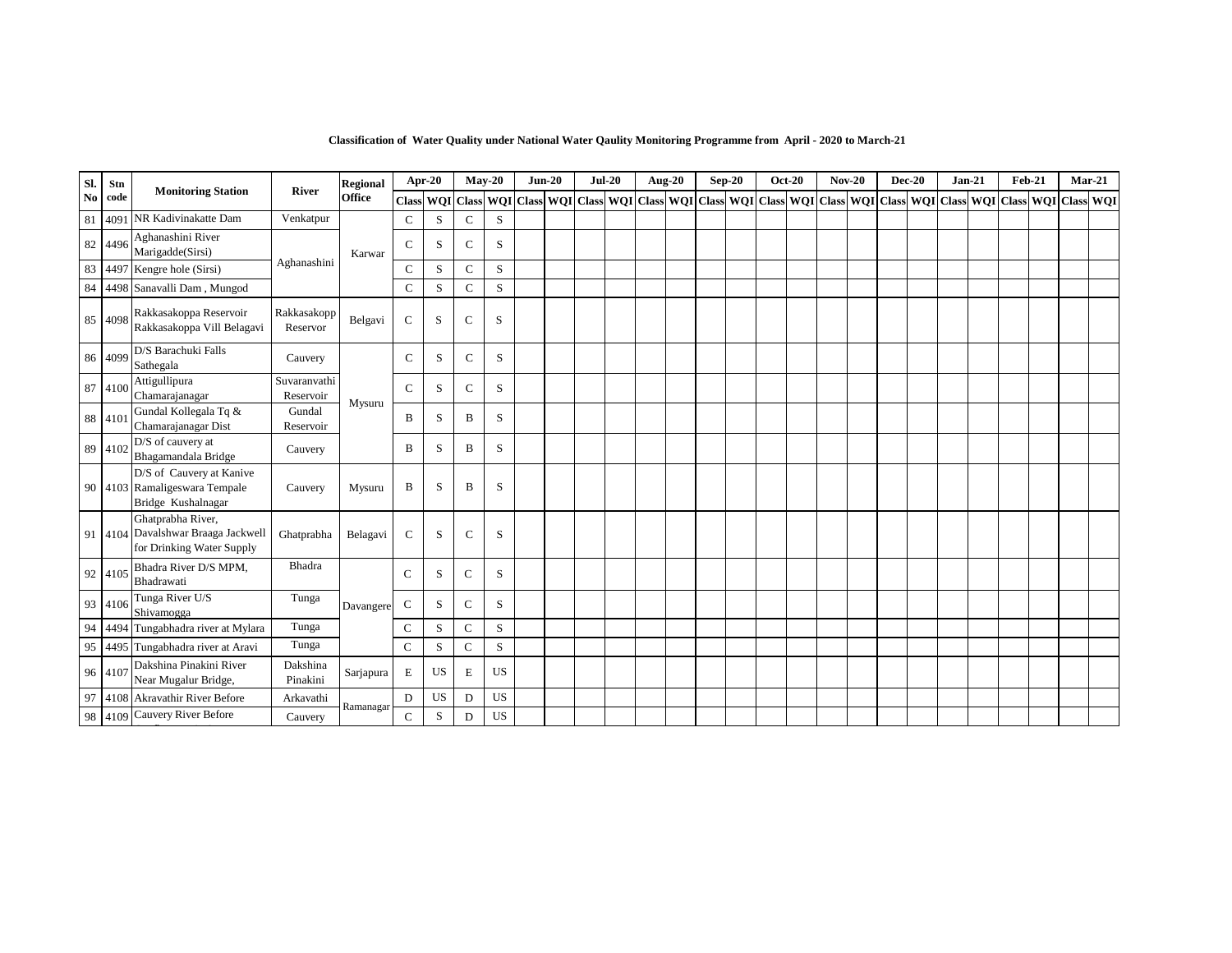#### **Lake/ Tanks Water Samples Classification for the month of April - 2020 to March - 2021 of Bengaluru Urban & Rural District**

#### *Monitoring of Indian National Aquatic Resource System (MINARS)*

| Sl.            | Stn  | <b>Monitoring Station</b>       | <b>Regional Office</b> |   | Apr-20       |        | $May-20$  | $Jun-20$ | $Jul-20$ |  | <b>Aug-20</b> | $Sep-20$ | <b>Oct-20</b> | $Nov-20$ | <b>Dec-20</b> | $Jan-21$ | <b>Feb-21</b> |                                                                                                                                                            | $Mar-21$ |
|----------------|------|---------------------------------|------------------------|---|--------------|--------|-----------|----------|----------|--|---------------|----------|---------------|----------|---------------|----------|---------------|------------------------------------------------------------------------------------------------------------------------------------------------------------|----------|
| N <sub>0</sub> | code |                                 |                        |   |              |        |           |          |          |  |               |          |               |          |               |          |               | Class  WQI  Class  WQI  Class  WQI  Class  WQI  Class  WQI  Class  WQI  Class  WQI  Class  WQI  Class  WQI  Class  WQI  Class  WQI  Class  WQI  Class  WQI |          |
| $\overline{1}$ |      | 3589 Madiwala Lake              |                        | D | US           | D      | US        |          |          |  |               |          |               |          |               |          |               |                                                                                                                                                            |          |
| $\overline{2}$ |      | 3602 Bellandur lake             |                        | D | US           | D      | US        |          |          |  |               |          |               |          |               |          |               |                                                                                                                                                            |          |
| 3              |      | 3609 Ibblur Lake                |                        | E | US           | E      | US        |          |          |  |               |          |               |          |               |          |               |                                                                                                                                                            |          |
| $\overline{4}$ |      | 3611 Kaikondanahalli Lake       |                        | D | US           | D      | US        |          |          |  |               |          |               |          |               |          |               |                                                                                                                                                            |          |
| 5 <sup>5</sup> |      | 3612 Agaram lake                |                        | D | US           | D      | US        |          |          |  |               |          |               |          |               |          |               |                                                                                                                                                            |          |
| 6              |      | 3613 Gottegre lake              |                        | D | US           | D      | US        |          |          |  |               |          |               |          |               |          |               |                                                                                                                                                            |          |
| $\overline{7}$ |      | 3614 Puttenahalli lake (s)      |                        | D | US           | Е      | US        |          |          |  |               |          |               |          |               |          |               |                                                                                                                                                            |          |
| 8              |      | 3615 Arakere lake               |                        | E | US           | D      | US        |          |          |  |               |          |               |          |               |          |               |                                                                                                                                                            |          |
| 9              |      | 3616 Kalena agrahara lake       |                        | E | US           | E      | US        |          |          |  |               |          |               |          |               |          |               |                                                                                                                                                            |          |
|                |      | $10\,$ 3617 Hulimavu lake       |                        | D | US           | D      | US        |          |          |  |               |          |               |          |               |          |               |                                                                                                                                                            |          |
| 11             |      | 3618 Singasandra lake           | Bommanahalli           | D | US           | D      | US        |          |          |  |               |          |               |          |               |          |               |                                                                                                                                                            |          |
|                |      | 12 3619 Begur tank              |                        | D | US           | Е      | US        |          |          |  |               |          |               |          |               |          |               |                                                                                                                                                            |          |
|                |      | 13 3620 Parappana agrahara lake |                        | D | US           | D      | <b>US</b> |          |          |  |               |          |               |          |               |          |               |                                                                                                                                                            |          |
|                |      | 14 3621 Harlur Lake             |                        | D | US           | D      | US        |          |          |  |               |          |               |          |               |          |               |                                                                                                                                                            |          |
| 15             |      | 3622 Somasundra palya lake      |                        | D | US           | $\ast$ |           |          |          |  |               |          |               |          |               |          |               |                                                                                                                                                            |          |
|                |      | 16 4542 Basavanapura Lake       |                        | D | US           | D      | US        |          |          |  |               |          |               |          |               |          |               |                                                                                                                                                            |          |
|                |      | 17 4543 Kodi singasandra Lake   |                        | D | US           | D      | US        |          |          |  |               |          |               |          |               |          |               |                                                                                                                                                            |          |
|                |      | 18 4544 Kothunuru Lake          |                        | D | US           | D      | US        |          |          |  |               |          |               |          |               |          |               |                                                                                                                                                            |          |
| 19             |      | 4545 Jungu Kere Lake            |                        |   | $\mathbf{x}$ | $\ast$ |           |          |          |  |               |          |               |          |               |          |               |                                                                                                                                                            |          |
| 20             |      | 4546 Jakksandra Lake            |                        |   | *            |        | $\ast$    |          |          |  |               |          |               |          |               |          |               |                                                                                                                                                            |          |
| 21             |      | 4547 Sawarana kunte Lake        |                        |   | $*$          |        | $\ast$    |          |          |  |               |          |               |          |               |          |               |                                                                                                                                                            |          |
| 22             |      | 3603 Vengaihnakere Tank         |                        | E | US           | D      | US        |          |          |  |               |          |               |          |               |          |               |                                                                                                                                                            |          |
| 23             |      | 3604 Doddanakundi tank          | Mahadevapura           | D | US           | D      | US        |          |          |  |               |          |               |          |               |          |               |                                                                                                                                                            |          |
| 24             |      | 3605 Yellamallappa tank         |                        | D | US           | D      | US        |          |          |  |               |          |               |          |               |          |               |                                                                                                                                                            |          |
|                |      | 25 3607 Kalkere tank            |                        | D | US           | D      | US        |          |          |  |               |          |               |          |               |          |               |                                                                                                                                                            |          |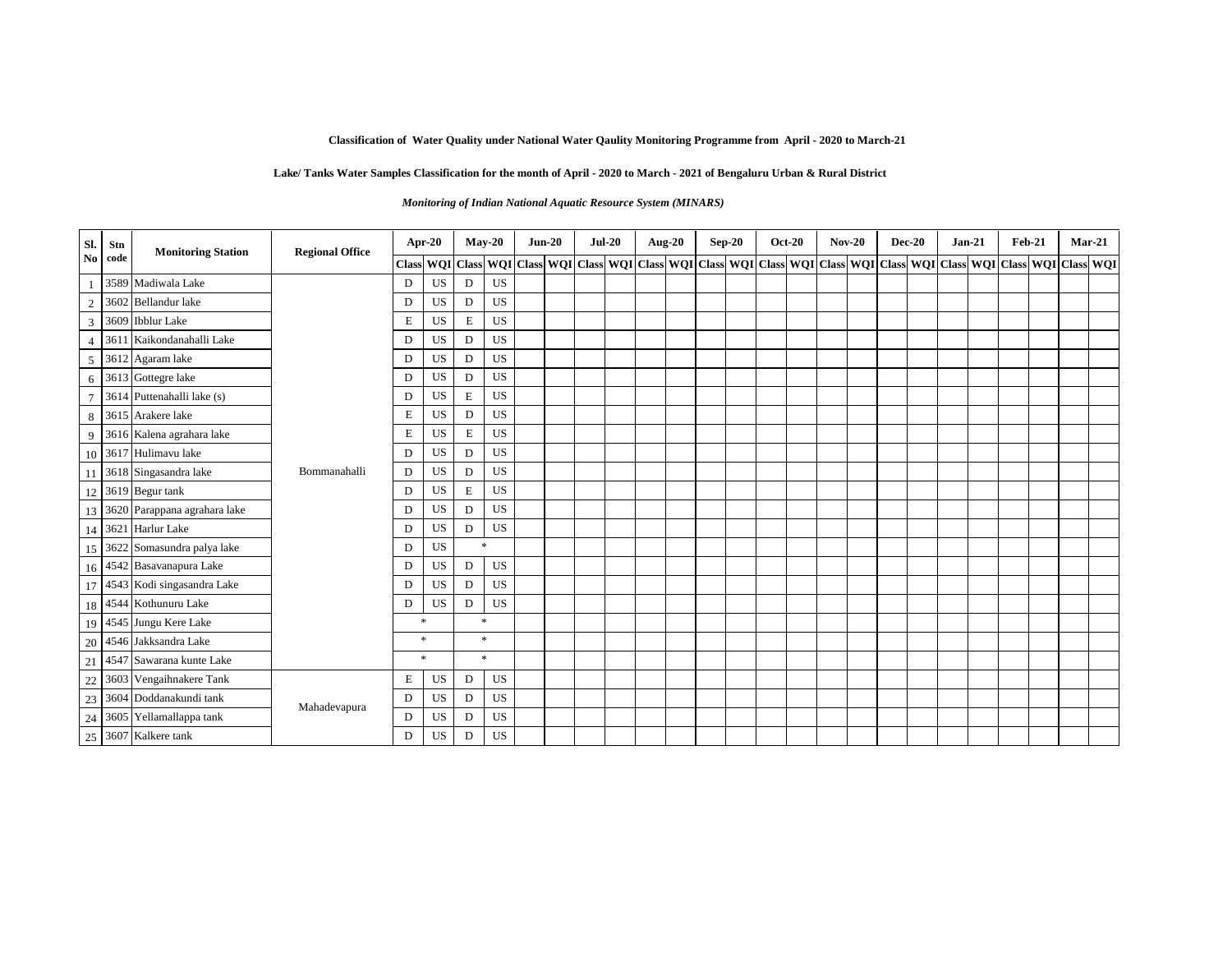| Sl.                    | Stn  | <b>Monitoring Station</b> | <b>Regional Office</b> |        | <b>Apr-20</b> |   | $May-20$                                                              | $Jun-20$ | $Jul-20$ |  | Aug-20 | $Sep-20$ | <b>Oct-20</b> | $Nov-20$ | $Dec-20$ |  | $Jan-21$ | $Feb-21$ | $Mar-21$                                                            |  |
|------------------------|------|---------------------------|------------------------|--------|---------------|---|-----------------------------------------------------------------------|----------|----------|--|--------|----------|---------------|----------|----------|--|----------|----------|---------------------------------------------------------------------|--|
| $\mathbf{N}\mathbf{0}$ | code |                           |                        |        |               |   | Class WQI Class WQI Class WQI Class WQI Class WQI Class WQI Class WQI |          |          |  |        |          |               |          |          |  |          |          | Class   WQI   Class   WQI   Class   WQI   Class   WQI   Class   WQI |  |
| 26                     |      | 3608 Varthur lake         |                        | E      | US            | D | US                                                                    |          |          |  |        |          |               |          |          |  |          |          |                                                                     |  |
| 27                     |      | 3610 Tubrahalli Lake      |                        | D      | US            | D | US                                                                    |          |          |  |        |          |               |          |          |  |          |          |                                                                     |  |
| 28                     |      | 3643 Beenniganahalli tank |                        | D      | US            | D | US                                                                    |          |          |  |        |          |               |          |          |  |          |          |                                                                     |  |
| 29                     | 4514 | Sadramangala lake         |                        | D      | US            | D | US                                                                    |          |          |  |        |          |               |          |          |  |          |          |                                                                     |  |
| 30                     |      | 4515 Battarahalli Lake    |                        | D      | US            | D | <b>US</b>                                                             |          |          |  |        |          |               |          |          |  |          |          |                                                                     |  |
| 31                     |      | 4516 Kundalahalli Lake    |                        | D      | US            | D | US                                                                    |          |          |  |        |          |               |          |          |  |          |          |                                                                     |  |
| 32                     |      | 4517 Kowdhenahalli Lake   |                        | D      | US            | D | US                                                                    |          |          |  |        |          |               |          |          |  |          |          |                                                                     |  |
| 33                     |      | 4518 Garudacharpalya Lake |                        | D      | US            | D | US                                                                    |          |          |  |        |          |               |          |          |  |          |          |                                                                     |  |
| 34                     |      | 4519 Rampura Lake         |                        | Ε      | US            |   | $\ast$                                                                |          |          |  |        |          |               |          |          |  |          |          |                                                                     |  |
| 35                     |      | 4520 Chinnapanhalli Lake  | Mahadevapura           | D      | US            | Е | US                                                                    |          |          |  |        |          |               |          |          |  |          |          |                                                                     |  |
| 36                     | 4521 | Devarabeesanahalli Lake   |                        | D      | US            | Е | US                                                                    |          |          |  |        |          |               |          |          |  |          |          |                                                                     |  |
| 37                     |      | 4522 Vibhuthipura Lake    |                        | D      | US            | D | <b>US</b>                                                             |          |          |  |        |          |               |          |          |  |          |          |                                                                     |  |
| 38                     | 4523 | Nallurahalli Lake         |                        | E      | US            | Е | US                                                                    |          |          |  |        |          |               |          |          |  |          |          |                                                                     |  |
| 39                     |      | 4524 Pattandur agarahara  |                        | D      | US            | E | <b>US</b>                                                             |          |          |  |        |          |               |          |          |  |          |          |                                                                     |  |
| 40                     |      | 4525 Seetharam palya Lake |                        | D      | US            | Е | US                                                                    |          |          |  |        |          |               |          |          |  |          |          |                                                                     |  |
| 41                     |      | 4526 Dyavasandra Tank     |                        | $\ast$ |               | D | US                                                                    |          |          |  |        |          |               |          |          |  |          |          |                                                                     |  |
| 42                     | 4527 | Whitefield kere Lake      |                        | $\ast$ |               |   | $\ast$                                                                |          |          |  |        |          |               |          |          |  |          |          |                                                                     |  |
| 43                     |      | 4528 Doddakannehalli Lake |                        | $\ast$ |               |   | $\ast$                                                                |          |          |  |        |          |               |          |          |  |          |          |                                                                     |  |
| 44                     |      | 4529 Kasavanahalli Lake   |                        | Е      | US            | D | US                                                                    |          |          |  |        |          |               |          |          |  |          |          |                                                                     |  |
| 45                     |      | 3631 Nagarakere tank      |                        | $\ast$ |               |   | $\gg$                                                                 |          |          |  |        |          |               |          |          |  |          |          |                                                                     |  |
| 46                     |      | 4530 Kammasandra Tank     |                        | Е      | US            | E | US                                                                    |          |          |  |        |          |               |          |          |  |          |          |                                                                     |  |
| 47                     |      | 4531 Rayasandra Tank      | Sarjapura              | D      | US            | D | <b>US</b>                                                             |          |          |  |        |          |               |          |          |  |          |          |                                                                     |  |
| 48                     |      | 4532 ChandapuraTank       |                        | Е      | US            | E | US                                                                    |          |          |  |        |          |               |          |          |  |          |          |                                                                     |  |
| 49                     |      | 3590 Lalbagh tank         |                        | D      | US            | D | <b>US</b>                                                             |          |          |  |        |          |               |          |          |  |          |          |                                                                     |  |
| 50                     |      | 3591 Kempambudhi lake     |                        | D      | US            | D | US                                                                    |          |          |  |        |          |               |          |          |  |          |          |                                                                     |  |
| 51                     | 3592 | Yediyur lake              | <b>BNG-City South</b>  | D      | US            | D | US                                                                    |          |          |  |        |          |               |          |          |  |          |          |                                                                     |  |
| 52                     | 3638 | Annaiappa Tank            |                        | D      | US            | D | US                                                                    |          |          |  |        |          |               |          |          |  |          |          |                                                                     |  |
| 53                     |      | 4504 Sarakki Lake         |                        | D      | US            | D | US                                                                    |          |          |  |        |          |               |          |          |  |          |          |                                                                     |  |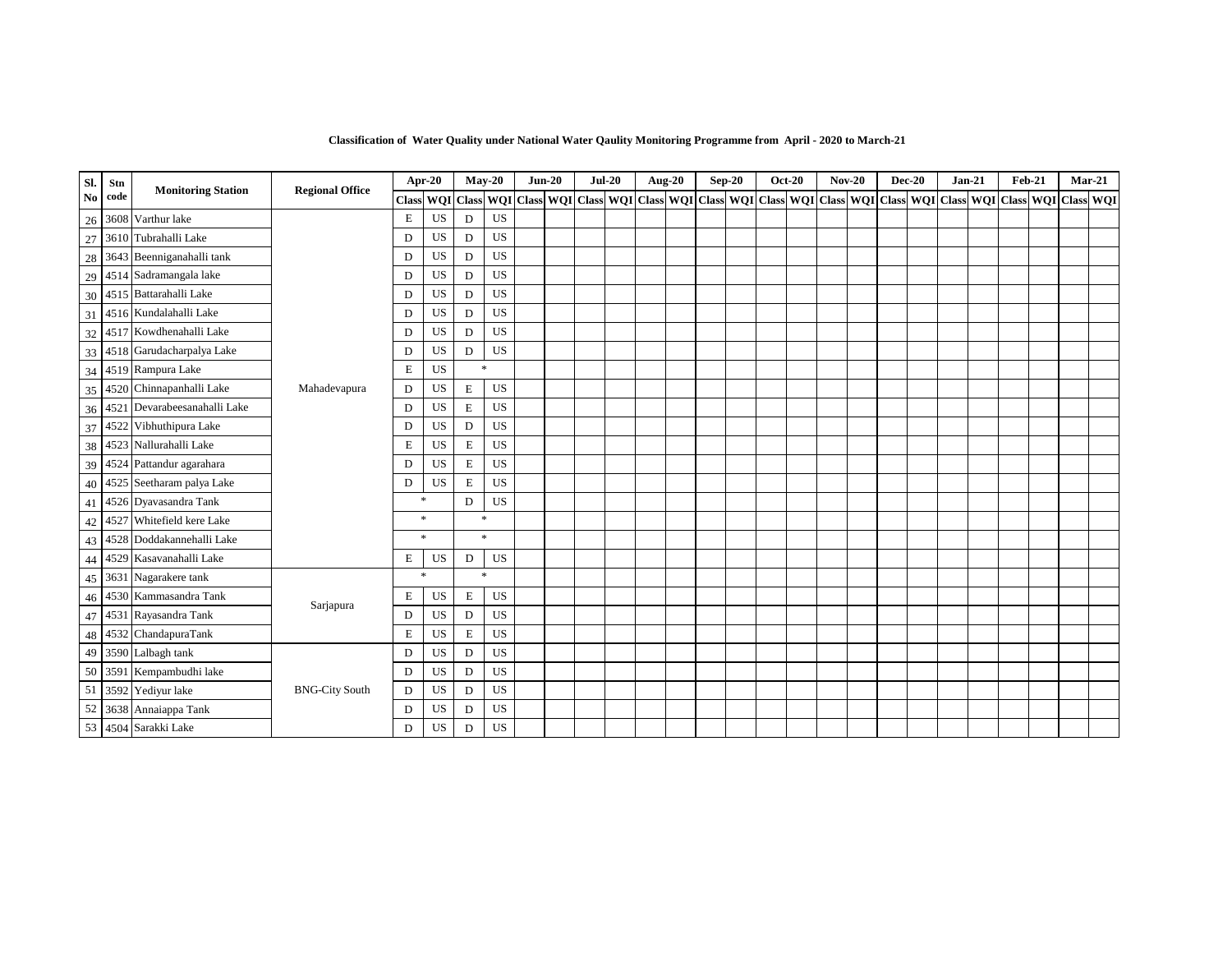| Sl.           | Stn  | <b>Monitoring Station</b>                             | <b>Regional Office</b> |             | Apr-20                                                                                                                                                                                                                        | $Mav-20$           |           | $Jun-20$ | $Jul-20$ |  | <b>Aug-20</b> | $Sep-20$ | <b>Oct-20</b> | $Nov-20$ | $Dec-20$ | $Jan-21$ | <b>Feb-21</b> |               | $Mar-21$ |  |
|---------------|------|-------------------------------------------------------|------------------------|-------------|-------------------------------------------------------------------------------------------------------------------------------------------------------------------------------------------------------------------------------|--------------------|-----------|----------|----------|--|---------------|----------|---------------|----------|----------|----------|---------------|---------------|----------|--|
| $\mathbf{No}$ | code |                                                       |                        |             | Class   WQI   Class   WQI   Class   WQI   Class   WQI   Class   WQI   Class   WQI   Class   WQI   Class   WQI   Class   WQI   Class   WQI   Class   WQI   Class   WQI   Class   WQI   Class   WQI   Class   WQI   Class   WQI |                    |           |          |          |  |               |          |               |          |          |          |               | WQI Class WQI |          |  |
| 54            | 1388 | <b>Ulsoor LakeTraining Centre</b><br>of Fish Breeding |                        | D           | <b>US</b>                                                                                                                                                                                                                     | D                  | US        |          |          |  |               |          |               |          |          |          |               |               |          |  |
| 55            |      | 3593 Ulsoor Lake near Temple                          | <b>BNG-City East</b>   | D           | US                                                                                                                                                                                                                            | D                  | US        |          |          |  |               |          |               |          |          |          |               |               |          |  |
| 56            |      | 3595 Byrasandra tank                                  |                        | E           | US                                                                                                                                                                                                                            | E                  | US        |          |          |  |               |          |               |          |          |          |               |               |          |  |
| 57            |      | 3594 Sankey Tank                                      | <b>BNG-City - West</b> | D           | US                                                                                                                                                                                                                            | D                  | <b>US</b> |          |          |  |               |          |               |          |          |          |               |               |          |  |
| 58            |      | 2779 Hesaraghatta Reservoir                           |                        | D           | US                                                                                                                                                                                                                            | D                  | US        |          |          |  |               |          |               |          |          |          |               |               |          |  |
| 59            |      | 3597 Hesaraghatta Tank                                |                        | D           | US                                                                                                                                                                                                                            | D                  | US        |          |          |  |               |          |               |          |          |          |               |               |          |  |
| 60            |      | 3598 Herohalli Tank                                   |                        | D           | US                                                                                                                                                                                                                            | D                  | US        |          |          |  |               |          |               |          |          |          |               |               |          |  |
| 61            |      | 3599 Madavara Tank                                    |                        | D           | US                                                                                                                                                                                                                            | D                  | US        |          |          |  |               |          |               |          |          |          |               |               |          |  |
| 62            |      | 3606 Dasarahalli Tank                                 |                        | D           | US                                                                                                                                                                                                                            | D                  | US        |          |          |  |               |          |               |          |          |          |               |               |          |  |
| 63            |      | 4094 Gangondana Halli Lake                            |                        | Е           | US                                                                                                                                                                                                                            | E                  | US        |          |          |  |               |          |               |          |          |          |               |               |          |  |
| 64            |      | 4095 Chikkabanyara Lake                               | Dasarahalli            | Е           | US                                                                                                                                                                                                                            | E                  | US        |          |          |  |               |          |               |          |          |          |               |               |          |  |
| 65            |      | 4096 Andhrahalli Lake                                 |                        | D           | US                                                                                                                                                                                                                            | D                  | US        |          |          |  |               |          |               |          |          |          |               |               |          |  |
| 66            |      | 4097 Kachohalli Lake                                  |                        | E           | US                                                                                                                                                                                                                            | E                  | <b>US</b> |          |          |  |               |          |               |          |          |          |               |               |          |  |
| 67            |      | 4512 Viswaneedam Lake                                 |                        | Е           | US                                                                                                                                                                                                                            | E                  | US        |          |          |  |               |          |               |          |          |          |               |               |          |  |
| 68            |      | 4538 Machohalli Lake                                  |                        | D           | US                                                                                                                                                                                                                            | D                  | US        |          |          |  |               |          |               |          |          |          |               |               |          |  |
| 69            |      | 4539 Doddabidarakallu Lake                            |                        | E           | <b>US</b>                                                                                                                                                                                                                     | E                  | <b>US</b> |          |          |  |               |          |               |          |          |          |               |               |          |  |
| 70            |      | 4540 Kammgondanahalli Lake                            |                        | D           | US                                                                                                                                                                                                                            | D                  | US        |          |          |  |               |          |               |          |          |          |               |               |          |  |
| 71            |      | 4541 Alur Kere                                        |                        |             | $\ast$                                                                                                                                                                                                                        | ×                  |           |          |          |  |               |          |               |          |          |          |               |               |          |  |
| $72\,$        |      | 2778 T.G. Halli Reservoir                             |                        | D           | US                                                                                                                                                                                                                            | D                  | US        |          |          |  |               |          |               |          |          |          |               |               |          |  |
| 73            |      | 3596 Nayandanahalli Tank                              |                        |             | $\ast$                                                                                                                                                                                                                        | D                  | US        |          |          |  |               |          |               |          |          |          |               |               |          |  |
| $74\,$        |      | 3633 Subramanyapura Tank                              |                        | D           | US                                                                                                                                                                                                                            | D                  | <b>US</b> |          |          |  |               |          |               |          |          |          |               |               |          |  |
| 75            |      | 3634 Devarakere Tank                                  |                        | D           | <b>US</b>                                                                                                                                                                                                                     | D                  | US        |          |          |  |               |          |               |          |          |          |               |               |          |  |
| 76            |      | 3635 Malathahalli Tank                                | Rajarajeswarinagara    | E           | US                                                                                                                                                                                                                            | D                  | <b>US</b> |          |          |  |               |          |               |          |          |          |               |               |          |  |
| 77            |      | 3636 Bandematta Tank                                  |                        | $\mathbf E$ | US                                                                                                                                                                                                                            | E                  | US        |          |          |  |               |          |               |          |          |          |               |               |          |  |
| 78            |      | 3639 Kengeri Tank                                     |                        |             | $\ast$                                                                                                                                                                                                                        | $\dot{\mathbf{x}}$ |           |          |          |  |               |          |               |          |          |          |               |               |          |  |
| 79            |      | 3640 Uttarahalli Doraikere                            |                        | D           | US                                                                                                                                                                                                                            | D                  | <b>US</b> |          |          |  |               |          |               |          |          |          |               |               |          |  |
|               |      | 80 3641 Dhorekere                                     |                        | D           | US                                                                                                                                                                                                                            | D                  | US        |          |          |  |               |          |               |          |          |          |               |               |          |  |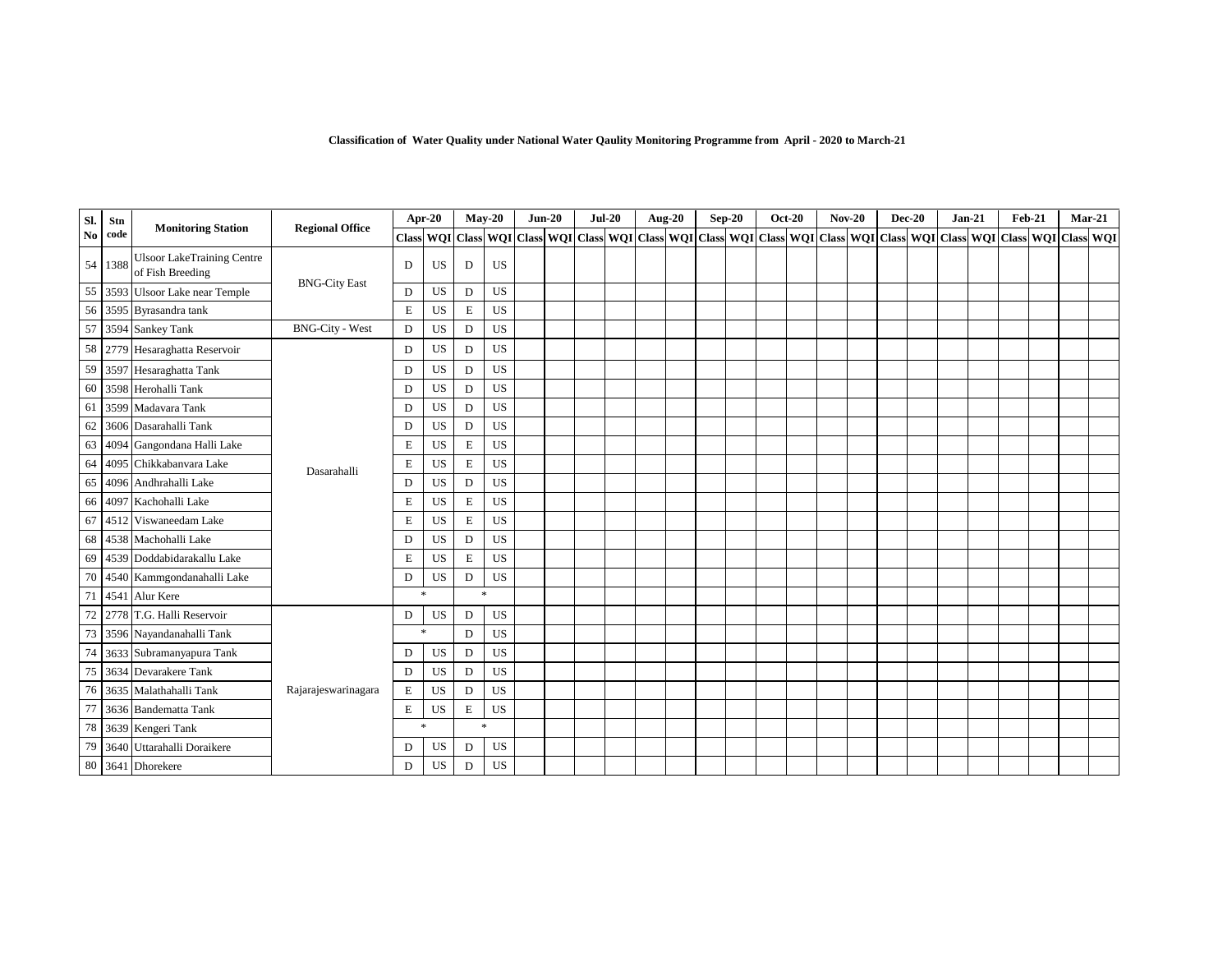| SI.            | Stn  | <b>Monitoring Station</b>  | <b>Regional Office</b> |   | <b>Apr-20</b>   |   | $May-20$  | $Jun-20$ | $Jul-20$ |  | <b>Aug-20</b> | $Sep-20$ | <b>Oct-20</b> | $Nov-20$ |  | $Dec-20$ | $Jan-21$                                                                                                          | <b>Feb-21</b> |  | $Mar-21$ |
|----------------|------|----------------------------|------------------------|---|-----------------|---|-----------|----------|----------|--|---------------|----------|---------------|----------|--|----------|-------------------------------------------------------------------------------------------------------------------|---------------|--|----------|
| N <sub>0</sub> | code |                            |                        |   | Class WQI Class |   |           |          |          |  |               |          |               |          |  |          | WQI Class WQI Class WQI Class WQI Class WQI Class WQI Class WQI Class WQI Class WQI Class WQI Class WQI Class WQI |               |  |          |
| 81             |      | 4533 Ullal Lake            |                        |   | 宋               | D | <b>US</b> |          |          |  |               |          |               |          |  |          |                                                                                                                   |               |  |          |
| 82             | 4534 | Sompura Lake               |                        | Е | <b>US</b>       | Ε | <b>US</b> |          |          |  |               |          |               |          |  |          |                                                                                                                   |               |  |          |
| 83             |      | 4535 Gubbalal kere         | Rajarajeswarinagara    | E | US              | D | US        |          |          |  |               |          |               |          |  |          |                                                                                                                   |               |  |          |
| 84             |      | 4536 Hosakerehalli Lake    |                        | E | <b>US</b>       | D | <b>US</b> |          |          |  |               |          |               |          |  |          |                                                                                                                   |               |  |          |
| 85             | 4537 | Chinnakurchi kere          |                        | D | US              | D | US        |          |          |  |               |          |               |          |  |          |                                                                                                                   |               |  |          |
| 86             |      | 3600 Shivapura tank        |                        | E | US              | D | <b>US</b> |          |          |  |               |          |               |          |  |          |                                                                                                                   |               |  |          |
| 87             |      | 3601 Karihobanahalli lake  | Peenya                 | E | US              | D | <b>US</b> |          |          |  |               |          |               |          |  |          |                                                                                                                   |               |  |          |
| 88             |      | 3624 Puttnehalli Lake      |                        | Е | US              | D | <b>US</b> |          |          |  |               |          |               |          |  |          |                                                                                                                   |               |  |          |
| 89             |      | 3625 Hebbal Lake           |                        | E | US              | D | <b>US</b> |          |          |  |               |          |               |          |  |          |                                                                                                                   |               |  |          |
| 90             |      | 3626 Nagawara Tank         |                        | D | US              | D | US        |          |          |  |               |          |               |          |  |          |                                                                                                                   |               |  |          |
| 91             | 3627 | Jakkur Lake                |                        | D | US              | D | US        |          |          |  |               |          |               |          |  |          |                                                                                                                   |               |  |          |
| 92             | 3628 | Amruthahalli Lake          |                        | D | US              | D | US        |          |          |  |               |          |               |          |  |          |                                                                                                                   |               |  |          |
| 93             | 3629 | Allasandra Tank            |                        | D | US              | E | US        |          |          |  |               |          |               |          |  |          |                                                                                                                   |               |  |          |
| 94             |      | 3630 Yelahanka Tank        | Yelahanka              | D | US              | Ε | US        |          |          |  |               |          |               |          |  |          |                                                                                                                   |               |  |          |
| 95             |      | 4506 Abbigere Lake         |                        | D | <b>US</b>       | D | <b>US</b> |          |          |  |               |          |               |          |  |          |                                                                                                                   |               |  |          |
| 96             | 4507 | Chelekere Lake             |                        | D | US              | D | US        |          |          |  |               |          |               |          |  |          |                                                                                                                   |               |  |          |
| 97             |      | 4508 Singapura Lake        |                        | E | <b>US</b>       | Ε | <b>US</b> |          |          |  |               |          |               |          |  |          |                                                                                                                   |               |  |          |
| 98             |      | 4509 Narasipura Lake       |                        | D | <b>US</b>       | D | <b>US</b> |          |          |  |               |          |               |          |  |          |                                                                                                                   |               |  |          |
| 99             |      | 4510 Rachenahalli Lke      |                        | Е | US              | D | <b>US</b> |          |          |  |               |          |               |          |  |          |                                                                                                                   |               |  |          |
|                |      | 100 4511 Kogilu kere       |                        |   | $\ast$          |   | $\approx$ |          |          |  |               |          |               |          |  |          |                                                                                                                   |               |  |          |
|                |      | 101 3632 Veerapura Tank    |                        | D | US              | D | US        |          |          |  |               |          |               |          |  |          |                                                                                                                   |               |  |          |
| 102            |      | 4503 Madhure Tank          | Doddaballpura          | D | US              | D | US        |          |          |  |               |          |               |          |  |          |                                                                                                                   |               |  |          |
| 103            | 4505 | Nelamangala Lake           | Nelamangala            | D | US              | D | <b>US</b> |          |          |  |               |          |               |          |  |          |                                                                                                                   |               |  |          |
| 104            | 4513 | Arashinakunte Kere         |                        | D | <b>US</b>       | D | US        |          |          |  |               |          |               |          |  |          |                                                                                                                   |               |  |          |
| 105            |      | 3623 Anekal Doddakere Tank | Anekal                 | E | US              | D | US        |          |          |  |               |          |               |          |  |          |                                                                                                                   |               |  |          |
|                |      | 106 3642 Jigani tank       |                        | D | US              | D | US        |          |          |  |               |          |               |          |  |          |                                                                                                                   |               |  |          |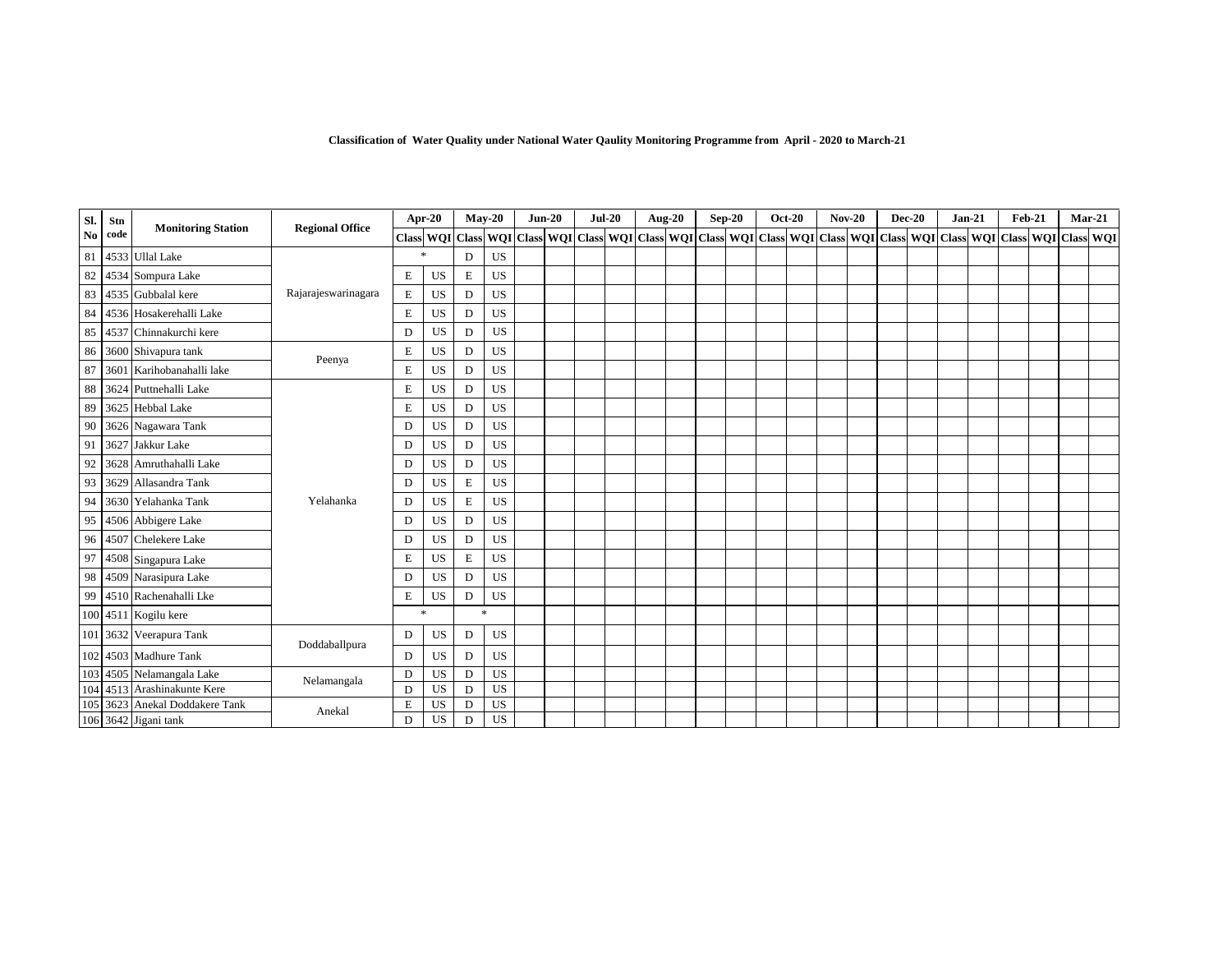| Sl. | Stn  |                               |                        |              | Apr-20    |              | $May-20$  | $Jun-20$ | $Jul-20$ | <b>Aug-20</b> | $Sep-20$ | <b>Oct-20</b> | $Nov-20$ | <b>Dec-20</b> | $Jan-21$                                                                                                                                                  |  | $Feb-21$ | $Mar-21$ |
|-----|------|-------------------------------|------------------------|--------------|-----------|--------------|-----------|----------|----------|---------------|----------|---------------|----------|---------------|-----------------------------------------------------------------------------------------------------------------------------------------------------------|--|----------|----------|
| No. | code | <b>Monitoring Station</b>     | <b>Regional Office</b> | <b>Class</b> |           |              |           |          |          |               |          |               |          |               | WQI Class WQI Class WQI Class WQI Class WQI Class WQI Class WQI Class WQI Class WQI Class WQI Class WQI Class WQI Class WQI Class WQI Class WQI Class WQI |  |          |          |
|     |      | 107 3644 Mulbhagal lake       |                        | D            | US        | D            | US        |          |          |               |          |               |          |               |                                                                                                                                                           |  |          |          |
|     |      | 108 3645 Devarayasamudra lake |                        | D            | US        | D            | US        |          |          |               |          |               |          |               |                                                                                                                                                           |  |          |          |
|     |      | 109 3646 Narasapura lake      | Kolar                  | D            | US        | D            | US        |          |          |               |          |               |          |               |                                                                                                                                                           |  |          |          |
|     |      | 110 3647 Huledanahalli lake   |                        |              | $\ast$    |              | $\ast$    |          |          |               |          |               |          |               |                                                                                                                                                           |  |          |          |
|     |      | 111 3637 Byramangala tank     |                        | D            | US        | D            | US        |          |          |               |          |               |          |               |                                                                                                                                                           |  |          |          |
|     |      | 112 4501 Manchanabale Dam     | Ramanagara             | D            | US        | D            | US        |          |          |               |          |               |          |               |                                                                                                                                                           |  |          |          |
|     |      | 113 4502 Ramammana Kere       |                        | D            | US        | D            | US        |          |          |               |          |               |          |               |                                                                                                                                                           |  |          |          |
|     |      | 114 3648 Mydala Tank          |                        | D            | US        | D            | US        |          |          |               |          |               |          |               |                                                                                                                                                           |  |          |          |
|     |      | 115 3649 Bugudanahalli lake   |                        | D            | US        | D            | US        |          |          |               |          |               |          |               |                                                                                                                                                           |  |          |          |
|     |      | 116 3650 Melekote             |                        | D            | US        | D            | US        |          |          |               |          |               |          |               |                                                                                                                                                           |  |          |          |
|     |      | 117 3651 Bheemsandra tank     | Tumakuru               | D            | US        | D            | US        |          |          |               |          |               |          |               |                                                                                                                                                           |  |          |          |
|     |      | 118 3652 Pavagada tank        |                        |              | *         |              | *         |          |          |               |          |               |          |               |                                                                                                                                                           |  |          |          |
|     |      | 119 3653 Doddakere tank       |                        | D            | US        | D            | US        |          |          |               |          |               |          |               |                                                                                                                                                           |  |          |          |
|     |      | 120 3654 Gottigere lake       |                        | D            | US        | $\mathbf E$  | US        |          |          |               |          |               |          |               |                                                                                                                                                           |  |          |          |
|     |      | 121 3655 Mathikere            |                        | D            | US        | D            | US        |          |          |               |          |               |          |               |                                                                                                                                                           |  |          |          |
|     |      | 122 3559 Hullige tank         |                        | D            | US        | $\mathsf{C}$ | S         |          |          |               |          |               |          |               |                                                                                                                                                           |  |          |          |
|     |      | 123 3560 Mavenakere           | Raichur                | Е            | US        | E            | <b>US</b> |          |          |               |          |               |          |               |                                                                                                                                                           |  |          |          |
|     |      | 124 3561 Hundikere            |                        | D            | US        | D            | <b>US</b> |          |          |               |          |               |          |               |                                                                                                                                                           |  |          |          |
|     |      | 125 4092 Manchalpur Tank,     |                        | Е            | US        | E            | US        |          |          |               |          |               |          |               |                                                                                                                                                           |  |          |          |
|     |      | 126 3582 Hebbal lake          |                        |              | *         |              | $\ast$    |          |          |               |          |               |          |               |                                                                                                                                                           |  |          |          |
|     |      | 127 3583 Kukkarahalli lake    |                        | D            | US        | D            | <b>US</b> |          |          |               |          |               |          |               |                                                                                                                                                           |  |          |          |
|     |      | 128 3584 Dalavai lake         |                        | Е            | US        | E            | <b>US</b> |          |          |               |          |               |          |               |                                                                                                                                                           |  |          |          |
|     |      | 129 3585 Yennehole lake       | Mysuru                 | Е            | US        | $\mathbf E$  | US        |          |          |               |          |               |          |               |                                                                                                                                                           |  |          |          |
|     |      | 130 3586 Limbhabudi lake      |                        | D            | US        | D            | US        |          |          |               |          |               |          |               |                                                                                                                                                           |  |          |          |
|     |      | 131 3587 Shettykere lake      |                        | D            | US        | D            | US        |          |          |               |          |               |          |               |                                                                                                                                                           |  |          |          |
|     |      | 132 3588 Karanjikere          |                        | D            | <b>US</b> | D            | US        |          |          |               |          |               |          |               |                                                                                                                                                           |  |          |          |

### **Lakes/ Tanks Water Samples Classification for the month of April - 2020 to March - 2021 of Karnataka other than Bengaluru Urban & Rural District**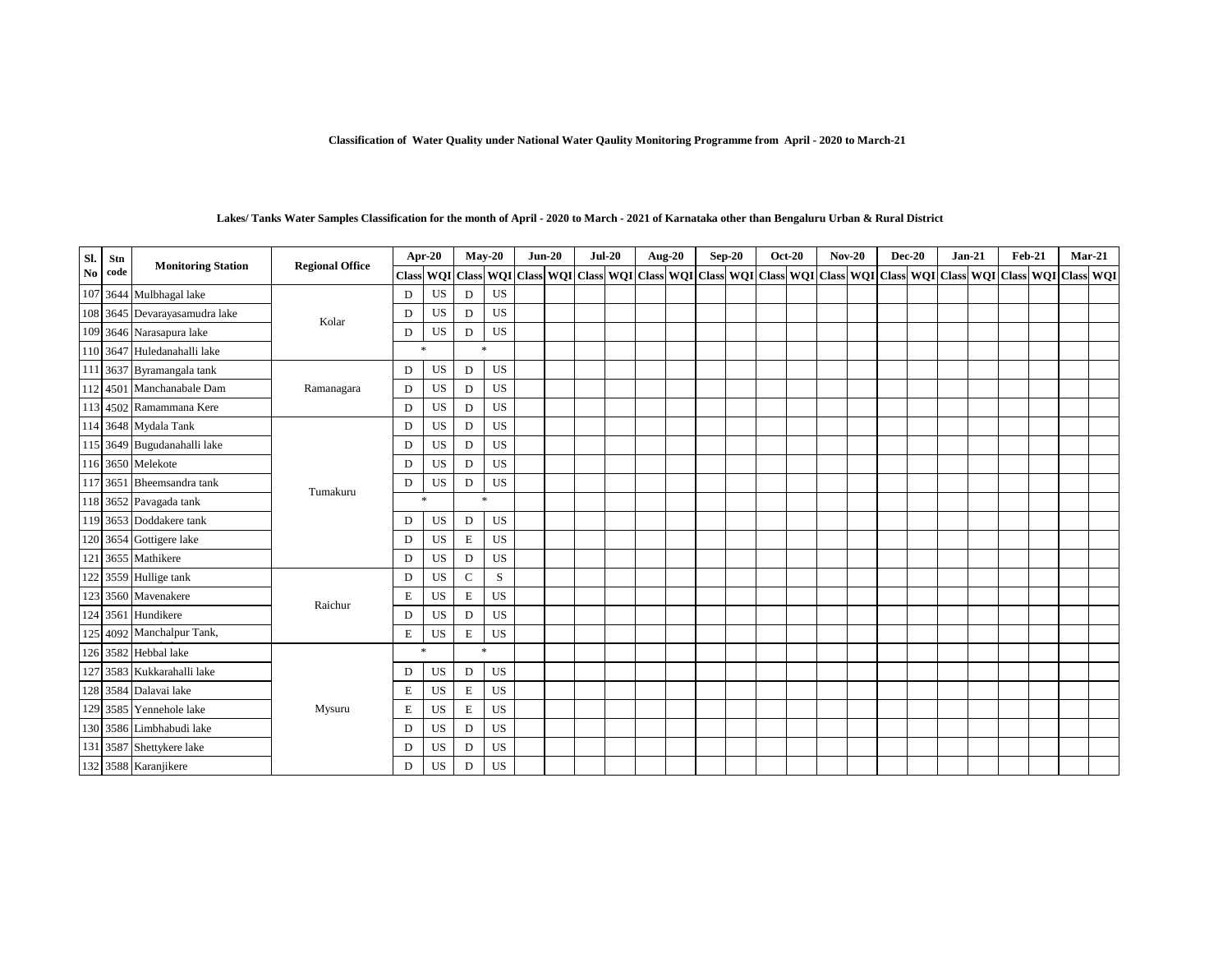| SI.                    | Stn  | <b>Monitoring Station</b>        | <b>Regional Office</b> |              | Apr-20                                                                                                                                                                              |              | $May-20$    | $Jun-20$ | $Jul-20$ |  | <b>Aug-20</b> | $Sep-20$ | <b>Oct-20</b> | $Nov-20$ | <b>Dec-20</b> | $Jan-21$ | <b>Feb-21</b> | $Mar-21$ |  |
|------------------------|------|----------------------------------|------------------------|--------------|-------------------------------------------------------------------------------------------------------------------------------------------------------------------------------------|--------------|-------------|----------|----------|--|---------------|----------|---------------|----------|---------------|----------|---------------|----------|--|
| $\mathbf{N}\mathbf{o}$ | code |                                  |                        |              | Class  WQI   Class  WQI   Class  WQI   Class  WQI   Class  WQI   Class  WQI   Class  WQI   Class  WQI   Class  WQI   Class  WQI   Class  WQI   Class  WQI   Class  WQI   Class  WQI |              |             |          |          |  |               |          |               |          |               |          |               |          |  |
|                        |      | 133 3656 Nallikatte kere         |                        |              | $\mathbf{x}$                                                                                                                                                                        |              | $\ast$      |          |          |  |               |          |               |          |               |          |               |          |  |
|                        |      | 134 3657 Kaachahalli koppalukere |                        | Е            | US                                                                                                                                                                                  | Е            | US          |          |          |  |               |          |               |          |               |          |               |          |  |
|                        |      | 135 3658 Kallakatte kere         |                        |              | $\ast$                                                                                                                                                                              |              | $\ast$      |          |          |  |               |          |               |          |               |          |               |          |  |
|                        |      | 136 3659 Mathana kere            |                        | Е            | US                                                                                                                                                                                  | E            | <b>US</b>   |          |          |  |               |          |               |          |               |          |               |          |  |
|                        |      | 137 3660 Hunasina kere           |                        | $\mathsf{C}$ | S                                                                                                                                                                                   | $\mathbf C$  | S           |          |          |  |               |          |               |          |               |          |               |          |  |
|                        |      | 138 3661 Kokkanaghattadodda kere |                        | E            | US                                                                                                                                                                                  | $\mathbf E$  | <b>US</b>   |          |          |  |               |          |               |          |               |          |               |          |  |
|                        |      | 139 3662 Kawshikakere            |                        | $\mathbf C$  | S                                                                                                                                                                                   | C            | S           |          |          |  |               |          |               |          |               |          |               |          |  |
|                        |      | 140 3663 Joladakatte             |                        | $\mathbf C$  | S                                                                                                                                                                                   | $\mathsf{C}$ | S           |          |          |  |               |          |               |          |               |          |               |          |  |
|                        |      | 141 3664 Basavanahallikere       |                        |              | *                                                                                                                                                                                   |              | 宋           |          |          |  |               |          |               |          |               |          |               |          |  |
|                        |      | 142 3665 Lingappanakatte         |                        | $\mathsf{C}$ | S                                                                                                                                                                                   | $\mathsf{C}$ | $\mathbf S$ |          |          |  |               |          |               |          |               |          |               |          |  |
|                        |      | 143 3666 Ganigarahosahallikere   | Hassan                 |              | $\ast$                                                                                                                                                                              |              | $\ast$      |          |          |  |               |          |               |          |               |          |               |          |  |
|                        |      | 144 3667 Sathenahallidoddakere   |                        | C            | S                                                                                                                                                                                   | $\mathsf{C}$ | S           |          |          |  |               |          |               |          |               |          |               |          |  |
|                        |      | 145 3668 Sodharahallikere        |                        | $\mathsf{C}$ | S                                                                                                                                                                                   | $\mathsf{C}$ | S           |          |          |  |               |          |               |          |               |          |               |          |  |
|                        |      | 146 3669 Sheleramanahallikere    |                        | C            | S                                                                                                                                                                                   | C            | S           |          |          |  |               |          |               |          |               |          |               |          |  |
|                        |      | 147 3670 Hainarakatte            |                        |              | $\ast$                                                                                                                                                                              |              | $\ast$      |          |          |  |               |          |               |          |               |          |               |          |  |
|                        |      | 148 3671 Hanumanthapurakatte     |                        |              | *                                                                                                                                                                                   |              | $\ast$      |          |          |  |               |          |               |          |               |          |               |          |  |
|                        |      | 149 3672 Sankalapurakere         |                        |              | $\ast$                                                                                                                                                                              |              | *           |          |          |  |               |          |               |          |               |          |               |          |  |
|                        |      | 150 3673 Havalikere              |                        |              | $\mathbf{x}$                                                                                                                                                                        |              | $\ast$      |          |          |  |               |          |               |          |               |          |               |          |  |
|                        |      | 151 3674 Sathamangalakere        |                        | C            | S                                                                                                                                                                                   | C            | S           |          |          |  |               |          |               |          |               |          |               |          |  |
|                        |      | 152 3675 B. Kalehallikere        |                        |              | *                                                                                                                                                                                   |              | $\ast$      |          |          |  |               |          |               |          |               |          |               |          |  |
|                        |      | 153 3676 Thavenahallikere        |                        | $\mathsf{C}$ | S                                                                                                                                                                                   | $\mathsf{C}$ | S           |          |          |  |               |          |               |          |               |          |               |          |  |
|                        |      | 154 3677 Sharanabasveshwara kere | Kalaburagi             | Ε            | <b>US</b>                                                                                                                                                                           | E            | US          |          |          |  |               |          |               |          |               |          |               |          |  |
|                        |      | 155 3678 Ninjampura tank         | Bidar                  |              | *                                                                                                                                                                                   |              | $\ast$      |          |          |  |               |          |               |          |               |          |               |          |  |
|                        |      | 156 3679 Bhutanala lake          | Vijayapura             | $\mathbf C$  | S                                                                                                                                                                                   | D            | US          |          |          |  |               |          |               |          |               |          |               |          |  |
|                        |      | 157 3680 Killa lake              |                        | $\mathbf C$  | S                                                                                                                                                                                   | $\mathsf{C}$ | S           |          |          |  |               |          |               |          |               |          |               |          |  |
|                        |      | 158 3681 Angol MI tank           | Belgavi                | E            | US                                                                                                                                                                                  | D            | <b>US</b>   |          |          |  |               |          |               |          |               |          |               |          |  |
|                        |      | 159 3682 Kakati pond             |                        | D            | US                                                                                                                                                                                  | Е            | US          |          |          |  |               |          |               |          |               |          |               |          |  |